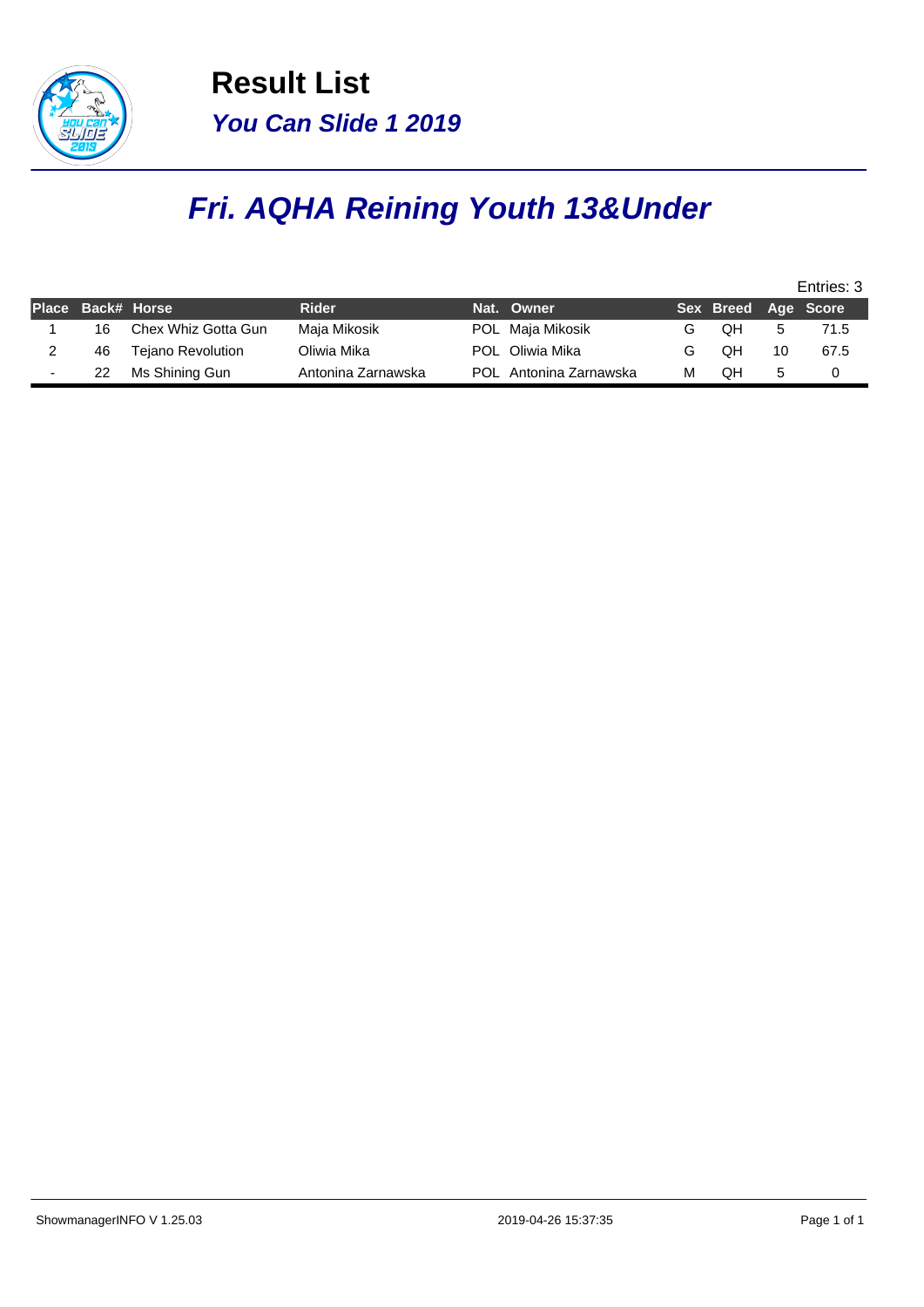

**Result List You Can Slide 1 2019**

## **Fri. All Breed Reining Youth 13&Under**

|              |    |                          |                    |                        |   |           |    | Entries: 8 |
|--------------|----|--------------------------|--------------------|------------------------|---|-----------|----|------------|
| <b>Place</b> |    | Back# Horse              | <b>Rider</b>       | Nat. Owner             |   | Sex Breed |    | Age Score  |
|              | 16 | Chex Whiz Gotta Gun      | Maja Mikosik       | POL Maja Mikosik       | G | QH        | 5  | 71.5       |
| 2            | 27 | Docs Gotta Spook         | Anna Palasova      | CZE Petr Palas         | G | <b>PH</b> | 9  | 70.5       |
| 3            | 31 | Hang Ten N Spook         | Alexandra Głód     | POL Janusz Milek       | м | OΗ        | 4  | 70.0       |
| 4            | 23 | Gracious Tari Lee        | Antonina Żarnawska | POL Antonina Żarnawska | м | OΗ        | 12 | 69.0       |
| 5            | 44 | Mecoms Way               | Jagoda Pardus      | POL Jagoda Pardus      | G | QH        | 12 | 69.0       |
| 6            | 46 | <b>Tejano Revolution</b> | Oliwia Mika        | POL Oliwia Mika        | G | QH        | 10 | 67.5       |
|              | 5  | Jimmy Stormy Runner      | Thea Karasova      | CZE Thea Karasova      | G | App       | 8  | 67.5       |
|              | 22 | Ms Shining Gun           | Antonina Żarnawska | POL Antonina Żarnawska | м | OΗ        | 5  | 0          |